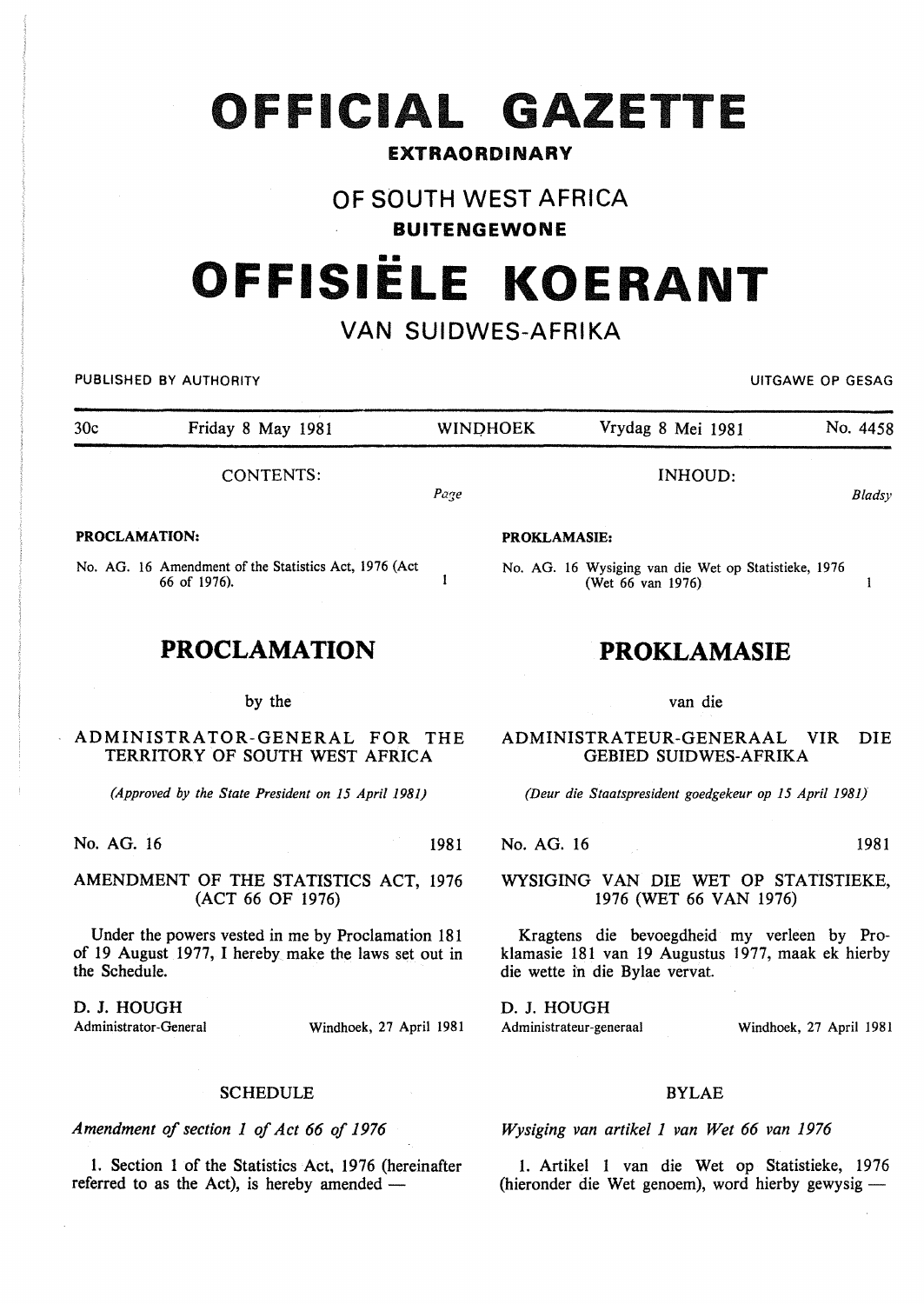- (a) by the substitution for the definition of "employee" of the following definition:
	- " 'employee' means an employee as defined in section 1 of the Public Service Act, 1957 (Act 54 of 1957), and, except for the purposes of section 2 of this Act, includes an employee as defined in section 1 of the Government Service Act, 1980 (Act 2 of 1980), of the National Assembly;":
- (b) by the insertion after the definition of "employee" of the following definition:
	- " 'executive authority' means an executive authority as defined in section 1 of the Representative Authorities Proclamation, 1980 (Proclamation AG. 8 of 1980), or other body in which vests the executive power of a territory which is in terms of any law a selfgoverning territory;";
- (c) by the substitution for the defmition of "officer" of the following definition:
	- " 'officer' means an officer as defined in section 1 of the Public Service Act, 1957 (Act 54 of 1957), and, except for the purposes of section 2 of this Act, includes an officer as defined in section 1 of the Government Service Act, 1980 (Act 2 of 1980), of the National Assembly;";
- (d) by the deletion of the definition of "provincial administration"; and
- (e) by the insertion after the definition of "prescribed" of the following defmition:
	- " 'representative authority' means a representative authority as defined in section 1 of the Representative Authorities· Proclamation, 1980 (Proclamation AG. 8 of 1980), or the government of a territory which is in terms of any law a selfgoverning territory, including the administration managing the affairs of that territory;".

- 52

*Amendment of section ,9 of Act 66 of 1976* 

- 2. Section 9 of the Act is hereby amended  $-$
- (a) by the substitution in subsection (1) for the words "Administrator of any province or the territory" of the words "executive authority of a representative authority"; and
- (b) by the substitution for the words "provincial administration", wherever they occur, of the words "representative authority".
- (a) deur die omskrywing van "beampte" deur die volgende omskrywing te vervang:
	- " 'beampte' 'n beampte soos omskryf in artikel 1 van die Staatsdienswet, 1957 (Wet 54 van 1957), en, behalwe by die toepassing van artikel 2 van hierdie Wet, ook 'n beampte soos omskryf in artikel 1 van die Regeringsdienswet, 1980 (Wet 2 van 1980), van die Nasionale Vergadering:":
- (b) deur die omskrywing van "provinsiale administrasie" te skrap;
- (c) deur die volgende omskrywings na die omskrywing van "statistieke" in te voeg:
	- " 'uitvoerende owerheid' 'n uitvoerende owerheid soos in artikel 1 van die Proklamasie op Verteenwoordigende Owerhede, 1980 (Proklamasie AG. 8 van 1980), omskryf, of ander liggaam waarby die uitvoerende gesag van 'n gebied wat ingevolge die een of ander wet 'n 'selfregerende gebied is, berus;

'verteenwoordigende owerheid' 'n verteenwoordigende owerheid soos in artikel 1 van die Proklamasie op Verteenwoordigende Owerhede, 1980 (Proklamasie AG. 8 van 1980), omskryf, of die regering van 'n gebied wat ingevolge die een of ander wet 'n selfregerende gebied is, met inbegrip van die administrasie wat die sake van daardie gebied behartig;"; en

- (d) deur die omskrywing van "werknemer" deur die volgende omskrywing te vervang:
	- " 'werknemer' 'n werknemer soos omskryf in artikel 1 van die Staatsdienswet, 1957 (Wet 54 van 1957), en, behalwe by die toepassing van artikel 2 van hierdie Wet, ook 'n werknemer soos omskryf in artikel 1 van die Regeringsdienswet, 1980 (Wet 2 van 1980), van die Nasionale Vergadering.".

*Wysiging van artikel 9 van Wet 66 van 1976* 

- 2. Artikel *9* van die Wet word hierby gewysig-
- (a) deur in subartikel (1) die woorde "Administrateur van enige provinsie of die gebied" deur die woorde "uitvoerende owerheid van 'n verteenwoordigende owerheid" te vervang; en
- (b) deur die woorde "provinsiale administrasie", oral waar hulle voorkom, deur die woorde "verteenwoordigende owerheid" te vervang.

 $\chi^2 \propto t$  $\sim$   $\sim$